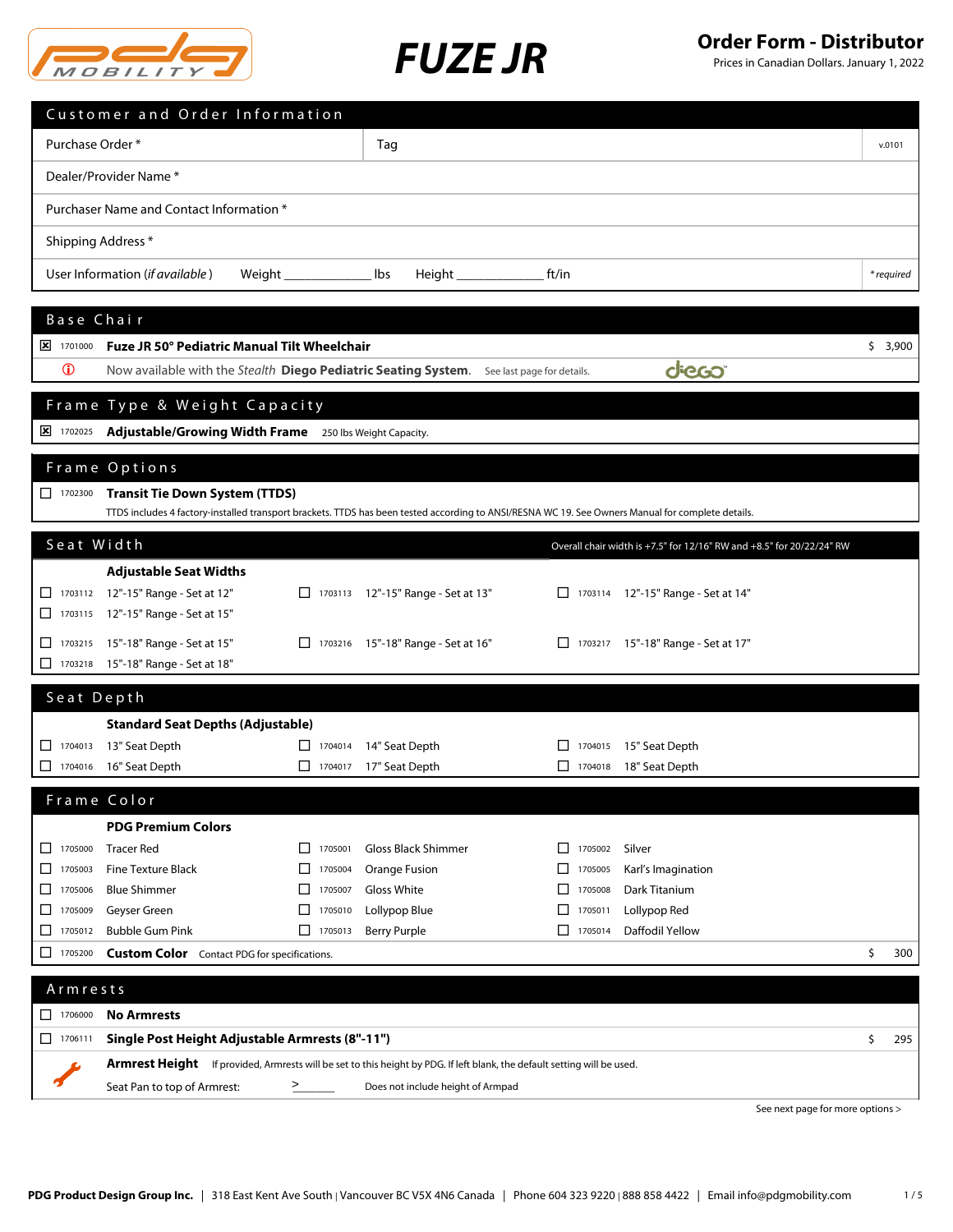

*FUZE JR* **Order Form - Distributor**

|                                                               | Locking Flip-up Armrests Not recommended for users with excessive strength or tone. |                                                                      |                                                                                                                           |           |  |
|---------------------------------------------------------------|-------------------------------------------------------------------------------------|----------------------------------------------------------------------|---------------------------------------------------------------------------------------------------------------------------|-----------|--|
|                                                               |                                                                                     |                                                                      | Not compatible with Fold Down Back, Clothing Guards, Back Upholstery. Available with Full Length and Desk Length Armpads. |           |  |
| $\boxed{\phantom{000}}$ 1706308                               | Set at 8"                                                                           | $\Box$ 1706309 Set at 9"                                             |                                                                                                                           |           |  |
| □<br>1706310                                                  | Set at 10"                                                                          | Set at 11"<br>$\Box$<br>1706311                                      |                                                                                                                           |           |  |
| Armpads                                                       |                                                                                     |                                                                      |                                                                                                                           |           |  |
|                                                               | <b>Regular Armpads</b>                                                              |                                                                      |                                                                                                                           |           |  |
| 1707100                                                       | Desk Length - 2" x 10"                                                              | □ 1707101 Full Length - 2" x 14"                                     |                                                                                                                           |           |  |
|                                                               | <b>Waterfall Armpads</b>                                                            |                                                                      |                                                                                                                           | \$<br>115 |  |
| $\Box$ 1707105                                                | Desk Length - 2" x 10"                                                              | □ 1707106 Full Length - 2" x 14"                                     |                                                                                                                           |           |  |
|                                                               | Wide Armpads May interfere with wheels in some tilt configurations.                 |                                                                      |                                                                                                                           | \$<br>200 |  |
| $\Box$ 1707110                                                | Desk Length - 3" x 10"                                                              | $\Box$ 1707111 Full Length - 3" x 12"                                |                                                                                                                           |           |  |
|                                                               | Gel Armpads May interfere with wheels in some tilt configurations.                  |                                                                      |                                                                                                                           | \$<br>135 |  |
| $\Box$ 1707120                                                | Full Length - 2" x 12"                                                              | □ 1707121 Full Length - 3.5" x 12"                                   |                                                                                                                           |           |  |
|                                                               | Armrest Options                                                                     |                                                                      |                                                                                                                           |           |  |
|                                                               | 1707210 Armrest Wideners                                                            | Move Armrests outward by 1" on each side. Do not increase seat size. |                                                                                                                           | \$<br>195 |  |
| Seat Pan                                                      |                                                                                     |                                                                      |                                                                                                                           |           |  |
| $\begin{array}{ c c c c c } \hline \quad 1708000 \end{array}$ | <b>No Seat Pan</b>                                                                  |                                                                      |                                                                                                                           |           |  |
| 1708001                                                       | <b>Solid Aluminum Seat Pan</b>                                                      |                                                                      |                                                                                                                           | \$<br>135 |  |
|                                                               |                                                                                     |                                                                      |                                                                                                                           |           |  |
| Seat Height                                                   |                                                                                     |                                                                      |                                                                                                                           |           |  |
| Don't<br>➤<br>forget                                          | Select desired Seat-to-Floor Height STF Height is adjustable.                       |                                                                      |                                                                                                                           |           |  |
|                                                               | 5" Casters                                                                          |                                                                      | 6" Casters & 8" Forks                                                                                                     |           |  |
|                                                               | 14"<br>15"<br>$16"$<br>13"<br><b>RW</b>                                             | 17"<br>18"<br>19"<br>20"                                             | 15"<br>17"<br>19"<br>13"<br>14"<br>16"<br>18"<br><b>RW</b><br>20"                                                         |           |  |
|                                                               | 12"<br>□<br>$\Box$                                                                  |                                                                      | 12"<br>$\Box$<br>$\Box$                                                                                                   |           |  |
|                                                               | 16"<br>$\Box$<br>□<br>□<br>20"<br>□                                                 | □                                                                    | 16"<br>□<br>□<br>20"<br>$\Box$<br>$\Box$<br>$\Box$                                                                        |           |  |
|                                                               | 22"                                                                                 | $\Box$                                                               | 22"<br>$\Box$<br>$\Box$<br>$\Box$                                                                                         |           |  |
|                                                               | 24"                                                                                 |                                                                      | 24"<br>□<br>$\Box$                                                                                                        |           |  |
|                                                               |                                                                                     |                                                                      |                                                                                                                           |           |  |
|                                                               | 6" Casters & 6" Forks<br>13"<br>14"<br>15"<br>16"<br><b>RW</b>                      | 17"<br>18"<br><b>19"</b><br>20"                                      | 8" Casters & 8" Forks<br>13"<br>14"<br>15"<br>16"<br>17"<br>18"<br>19"<br>20"<br><b>RW</b>                                |           |  |
|                                                               | 12"<br>□                                                                            | □                                                                    | □<br>$\Box$<br>□<br>12"                                                                                                   |           |  |
|                                                               | 16"<br>□<br>$\Box$<br>□                                                             |                                                                      | $\Box$<br>16"<br>□                                                                                                        |           |  |
|                                                               | 20"<br>$\Box$                                                                       | $\Box$<br>□                                                          | 20"<br>$\Box$<br>□<br>□                                                                                                   |           |  |
|                                                               | 22"                                                                                 | $\Box$<br>$\Box$                                                     | 22"<br>$\Box$<br>$\Box$<br>$\Box$                                                                                         |           |  |
|                                                               | 24"                                                                                 | $\Box$                                                               | 24"<br>$\Box$<br>$\Box$<br>$\Box$                                                                                         |           |  |
| Casters                                                       |                                                                                     |                                                                      |                                                                                                                           |           |  |
|                                                               | <b>Urethane Casters</b>                                                             |                                                                      |                                                                                                                           |           |  |
| $\Box$ 1711051                                                | 5" x 1.25" Caster size                                                              | $\Box$ 1711061 6" x 1.25" Caster size                                | $\Box$ 1711081 8" x 1.25" Caster size                                                                                     |           |  |
| □<br>1711063                                                  | 6" x 1.50" Caster size                                                              |                                                                      |                                                                                                                           | \$<br>85  |  |
|                                                               | □ 1711084 8" x 2.00" Caster size                                                    |                                                                      |                                                                                                                           | \$<br>135 |  |
|                                                               | <b>Pneumatic Casters</b>                                                            |                                                                      |                                                                                                                           |           |  |
|                                                               |                                                                                     |                                                                      |                                                                                                                           |           |  |
|                                                               | □ 1711161 6" x 1.25" Caster size                                                    |                                                                      |                                                                                                                           | \$<br>110 |  |
|                                                               | □ 1711181 8" x 1.25" Caster size                                                    |                                                                      |                                                                                                                           | \$<br>120 |  |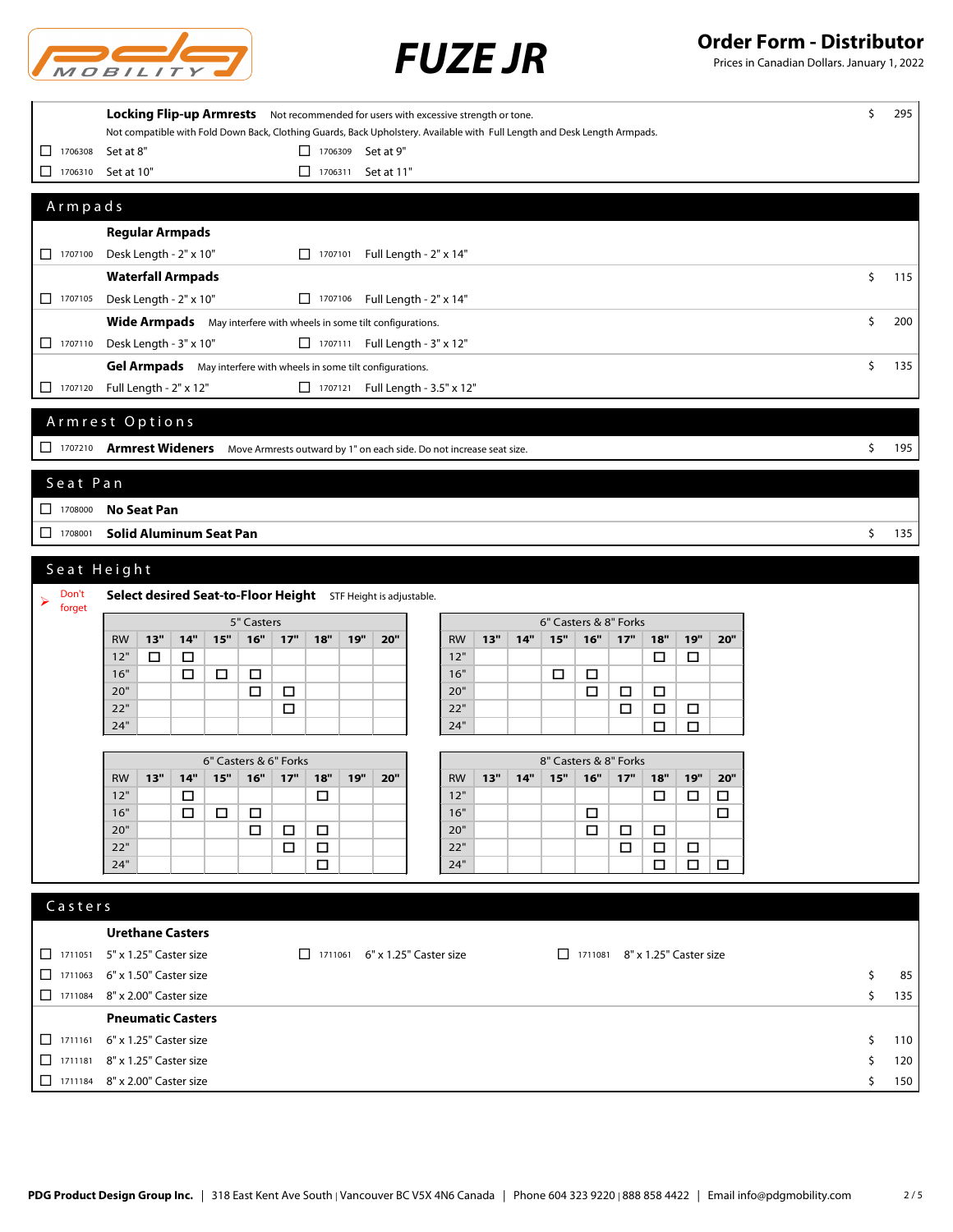



|                                                                             | Rear Wheels                                                                                                                                                                                                                               |           |
|-----------------------------------------------------------------------------|-------------------------------------------------------------------------------------------------------------------------------------------------------------------------------------------------------------------------------------------|-----------|
|                                                                             | <b>Composite Wheels</b>                                                                                                                                                                                                                   |           |
|                                                                             | 12" Wheel size<br>$\Box$ 1712016<br>16" Wheel size<br>1712020<br>20" Wheel size                                                                                                                                                           |           |
| $\Box$ 1712022                                                              | 22" Wheel size<br>24" Wheel size<br>1112024                                                                                                                                                                                               |           |
|                                                                             | <b>Spoke Wheels</b>                                                                                                                                                                                                                       | \$<br>75  |
| $\Box$ 1712120                                                              | $\Box$ 1712122 22" Wheel size<br>20" Wheel size<br>$\Box$ 1712124 24" Wheel size                                                                                                                                                          |           |
|                                                                             | <b>Rear Wheel Position</b><br>Indicate Rear Wheel positioning preference. If left blank, the default setting will be used.                                                                                                                |           |
| 1712401                                                                     | In the interest of maintaining chair stabily and avoiding interferance with other chair functions, PDG may not be able to accommodate stated preference.<br>$\Box$ 1712402 Mid<br>Rear<br>More stable<br>$\Box$ 1712403 Front Less stable |           |
|                                                                             |                                                                                                                                                                                                                                           |           |
| Axle Type                                                                   |                                                                                                                                                                                                                                           |           |
| $\boxed{\phantom{1}}$ 1713000                                               | <b>Quick Release Rear Axles</b>                                                                                                                                                                                                           |           |
| $\boxed{\phantom{000}}$ 1713010                                             | <b>Fixed Rear Axles</b>                                                                                                                                                                                                                   |           |
| Rear Tires                                                                  |                                                                                                                                                                                                                                           |           |
| $\Box$ 1714000                                                              | <b>Urethane Tires</b>                                                                                                                                                                                                                     |           |
| $\Box$ 1714010                                                              | <b>Pneumatic Tires</b><br>May result in a finished Seat Height 1/2" greater than stated.                                                                                                                                                  | \$<br>60  |
| $\Box$ 1714020                                                              | Pneumatic Tires with Flat-Free Inserts May result in a finished Seat Height 1/2" greater than stated. Not available with Spoke Wheels.                                                                                                    | \$<br>95  |
|                                                                             |                                                                                                                                                                                                                                           |           |
| Handrims                                                                    | Handrims are available only with 20", 22", and 24" Rear Wheels.                                                                                                                                                                           |           |
| $\boxed{\phantom{0}}$ 1715000                                               | <b>No Handrims</b>                                                                                                                                                                                                                        |           |
| $\Box$ 1715010                                                              | <b>Standard Aluminum Handrims</b>                                                                                                                                                                                                         |           |
| $\begin{array}{ c c c c c c } \hline \quad & 1715020 \\ \hline \end{array}$ | <b>Plastic Coated Handrims</b>                                                                                                                                                                                                            | \$<br>150 |
|                                                                             | Wheel Locks                                                                                                                                                                                                                               |           |
|                                                                             | <b>User Wheel Locks</b>                                                                                                                                                                                                                   |           |
| $\Box$ 1716010                                                              | $\Box$ 1716020 Pull to Lock<br>Push to Lock                                                                                                                                                                                               |           |
| 1716030                                                                     | Attendant Wheel Locks (Push to Lock) Not compatible with Wheel Lock Extensions.                                                                                                                                                           | \$<br>85  |
|                                                                             | Foot Operated Wheel Lock Rear-mounted unilateral single-activation lock. Compatible only with 19" and 20" STF Height.                                                                                                                     | \$<br>595 |
|                                                                             |                                                                                                                                                                                                                                           |           |
|                                                                             | Wheel Lock Options                                                                                                                                                                                                                        |           |
|                                                                             | 1716100 Wheel Lock Extensions Not compatible with Attendant Wheel Lock.                                                                                                                                                                   | \$<br>60  |
|                                                                             |                                                                                                                                                                                                                                           |           |
|                                                                             |                                                                                                                                                                                                                                           |           |
|                                                                             | Anti-Tippers                                                                                                                                                                                                                              |           |
|                                                                             | 1717010 Rear Anti-Tippers Required Safety Option.                                                                                                                                                                                         | \$<br>75  |
| Back Posts                                                                  |                                                                                                                                                                                                                                           |           |
|                                                                             | <b>Back Post Style</b>                                                                                                                                                                                                                    |           |
| $\Box$ 1718100                                                              | Push Bar Back<br>1718105 Cane Handle Back Not compatible with Headrest Mounting Plate.                                                                                                                                                    |           |
|                                                                             | <b>Back Post Type</b>                                                                                                                                                                                                                     |           |
| $\Box$ 1718200                                                              | 1718205 8° Bend<br>Straight                                                                                                                                                                                                               |           |
|                                                                             | <b>Back Post Height</b> Measured from the Seat Pan to the Handle.                                                                                                                                                                         |           |
| $\begin{array}{ c c c c c } \hline \quad 1718420 \end{array}$               | Short (17")<br>$\Box$ 1718425 Tall (23")                                                                                                                                                                                                  |           |
| $\Box$ 1719090                                                              | <b>Seat to Back Angle</b><br>Set at 90°<br>Set at 96°<br>$\Box$ 1719102 Set at 102°<br>$\boxed{\phantom{0}}$ 1719096                                                                                                                      |           |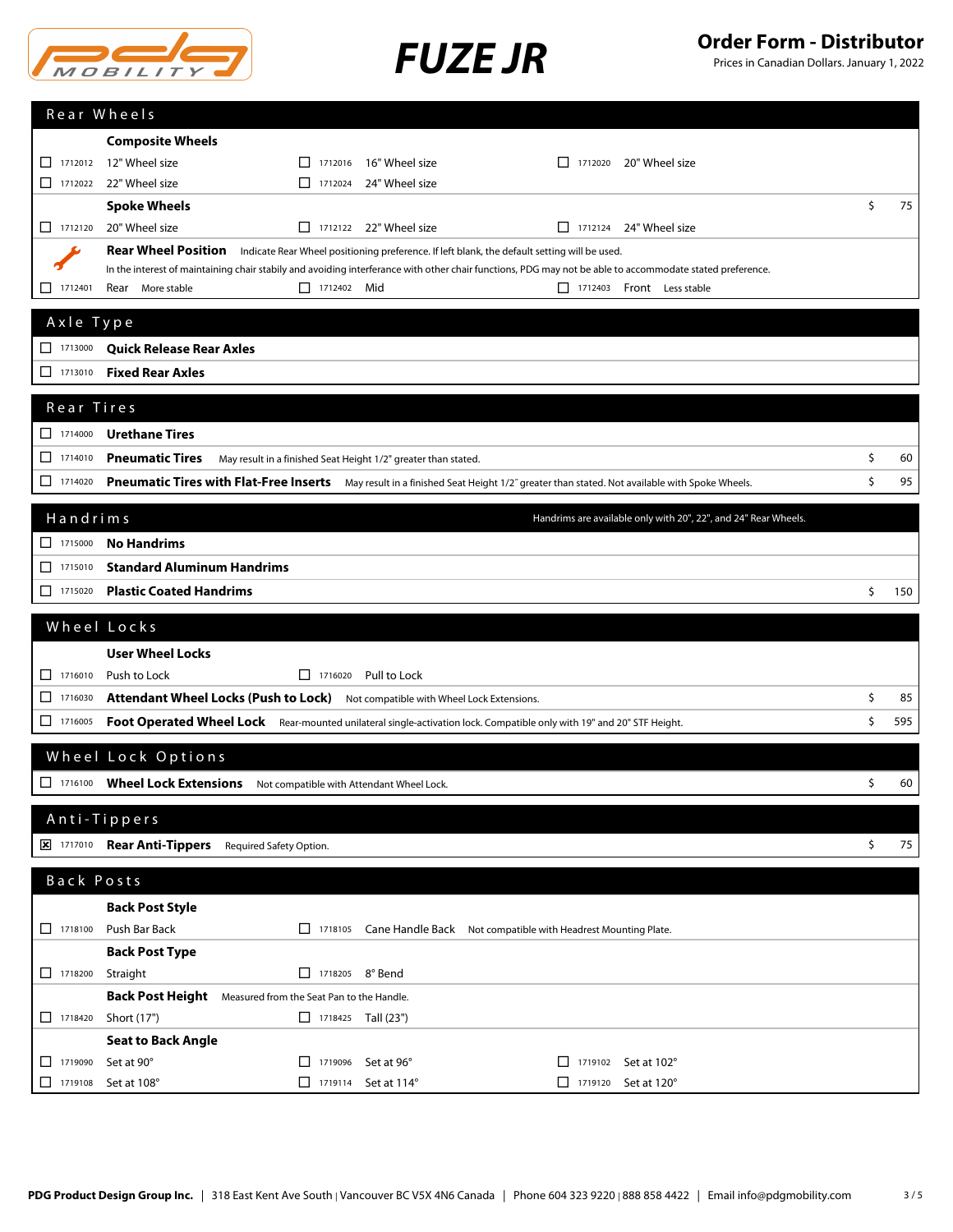

# *FUZE JR* **Order Form - Distributor**

|                                 |         | <b>Back Options</b>                                                                                                                                               |    |           |  |  |  |
|---------------------------------|---------|-------------------------------------------------------------------------------------------------------------------------------------------------------------------|----|-----------|--|--|--|
|                                 |         | Angle/Height Adjustable Push Bar Handle Not compatible with Headrest Mounting Plate or Cane Handle Back.                                                          | \$ | 150       |  |  |  |
| $\Box$ 1719010                  |         | <b>Button on Outside</b><br>$\Box$ 1719011<br>Button on Inside                                                                                                    |    |           |  |  |  |
| □ 1719050                       |         | Removable Cane Handle Push Bar<br>Not compatible with Push Bar Back.                                                                                              | \$ | 140       |  |  |  |
| $\Box$ 1719212                  |         | <b>Headrest Mounting Plate</b>                                                                                                                                    | \$ | 95        |  |  |  |
|                                 |         | Not compatible with Angle/Height Adjustable Push Bar, Cane Handle Back. Not required if mounting to a solid Back or the Diego Seating System.                     |    |           |  |  |  |
| $\boxed{\phantom{1}}$ 1719220   |         | <b>Fold Down Back</b><br>$\Box$ 1719221<br><b>Non-Folding Back</b>                                                                                                |    |           |  |  |  |
|                                 |         | Tilt Activation                                                                                                                                                   |    |           |  |  |  |
|                                 |         |                                                                                                                                                                   |    |           |  |  |  |
| $\Box$ 1723011                  |         | <b>Attendant Tilt only</b><br>Select trigger mounting location below.                                                                                             |    |           |  |  |  |
|                                 |         | <b>Right Back Post</b><br>1723012 Left Back Post                                                                                                                  |    |           |  |  |  |
| $\Box$ 1723220                  |         | Tilt Limit Optional. If no tilt limit is selected, the full tilt range will be available.<br>Set at 20°<br>$\Box$ 1723230 Set at 30°<br>$\Box$ 1723240 Set at 40° |    |           |  |  |  |
|                                 |         |                                                                                                                                                                   |    |           |  |  |  |
| Recline                         |         |                                                                                                                                                                   |    |           |  |  |  |
| 1723310                         |         | <b>Reclining Backrest (Manual)</b>                                                                                                                                | \$ | 895       |  |  |  |
|                                 |         | 30° maximum recline. Not compatible with Cane Handle Back, Fold Down Back, Requires 23" Angle/Height Adjustable Push Bar with 8° Bend.                            |    |           |  |  |  |
|                                 |         | Not available with 15" or 16" Seat Depth.                                                                                                                         |    |           |  |  |  |
|                                 |         | Front Rigging                                                                                                                                                     |    |           |  |  |  |
|                                 |         | <b>No Front Rigging</b><br>1725001 Sector Blocks only                                                                                                             |    |           |  |  |  |
|                                 |         | Easy-Out™ Front Rigging<br>Effortless insertion and removal. No Hanger Bracket remains on frame.   pdgmobility.com/easy-out                                       |    |           |  |  |  |
| $\Box$ 1725410                  |         | Fixed 70°                                                                                                                                                         | \$ | 95        |  |  |  |
| 1725420                         |         | Universal Angle Adjustable (0°-110°)<br>Set at angle: $>$<br>(use increments of 10°)                                                                              | Ś  | 295       |  |  |  |
|                                 |         | Adjust angle by loosening one bolt. Tool-free leg-length adjustment. Front Rigging can interfere with casters in the 90-110° settings.                            |    |           |  |  |  |
|                                 |         | Swing Away Front Rigging Legacy Design. Not compatible with Easy-Out.                                                                                             |    |           |  |  |  |
| 1725140                         |         | Swing Away 70°                                                                                                                                                    |    |           |  |  |  |
| ப                               | 1725160 | Swing Away 90° Includes 11"-16" Extension Tubes. Not compatible with 8" Casters.                                                                                  | \$ | 75<br>375 |  |  |  |
| ⊔                               | 1725200 | Swing Away Elevating Legrests Includes Calf Pads. Not compatible with 12" or 13" Seat Width.                                                                      |    |           |  |  |  |
| $\Box$ 1725300                  |         | 1" Offset Hangers for Swing Away                                                                                                                                  |    |           |  |  |  |
| ΙI                              | 1725110 | <b>Standard Plug In 70° Front Rigging</b> Legacy Design. Not compatible with Easy-Out.                                                                            |    |           |  |  |  |
|                                 |         | Footplates                                                                                                                                                        |    |           |  |  |  |
| 1726010                         |         | <b>Composite Footplates</b> Not available on 12" Seat Width.                                                                                                      |    |           |  |  |  |
| $\boxed{\phantom{000}}$ 1726020 |         | Aluminum Angle Adjustable Footplates                                                                                                                              | \$ | 165       |  |  |  |
| □                               | 1726030 |                                                                                                                                                                   |    |           |  |  |  |
|                                 |         | One Piece Fixed Footplate Available on Plug In Front Rigging only. Requires selection of Composite or Aluminum Angle Adjustable.                                  | \$ | 350       |  |  |  |
| □                               | 1726040 | One Piece Flip-up Footplate Requires selection of Composite or Aluminum Angle Adjustable.                                                                         | \$ | 395       |  |  |  |
| ப                               | 1726050 | Interlocking Angle Adjustable Footplates Available for Seat Widths up to 18" only.                                                                                | \$ | 195       |  |  |  |
|                                 |         | Footrest/Legrest Accessories                                                                                                                                      |    |           |  |  |  |
|                                 |         | <b>Calf Pad</b><br>Not compatible with Gel Padding.                                                                                                               |    |           |  |  |  |
| $\Box$ 1727012                  |         | For Easy-Out™ Front Rigging Includes reinforced premium Calf Pad mount.                                                                                           | \$ | 200       |  |  |  |
| $\Box$ 1727010                  |         | For Swing Away Front Rigging                                                                                                                                      | \$ | 135       |  |  |  |
| 1727020                         |         | Gel Padding Not compatible with Calf Pad or Easy-Out Front Rigging.                                                                                               | \$ | 125       |  |  |  |
|                                 |         | <b>Gel Knee Pad</b>                                                                                                                                               |    |           |  |  |  |
|                                 | 1727032 | For Easy-Out™ Angle Adjustable Front Rigging                                                                                                                      | \$ | 200       |  |  |  |
| $\Box$ 1727030                  |         | For Swing Away ELR Front Rigging                                                                                                                                  | \$ | 100       |  |  |  |
| ⊔                               | 1727040 | <b>Length Adjustable Heel Loops</b>                                                                                                                               | \$ | 50        |  |  |  |
| 1727050                         |         | <b>Bodypoint Padded Calf Strap</b>                                                                                                                                | \$ | 195       |  |  |  |
|                                 |         |                                                                                                                                                                   |    |           |  |  |  |